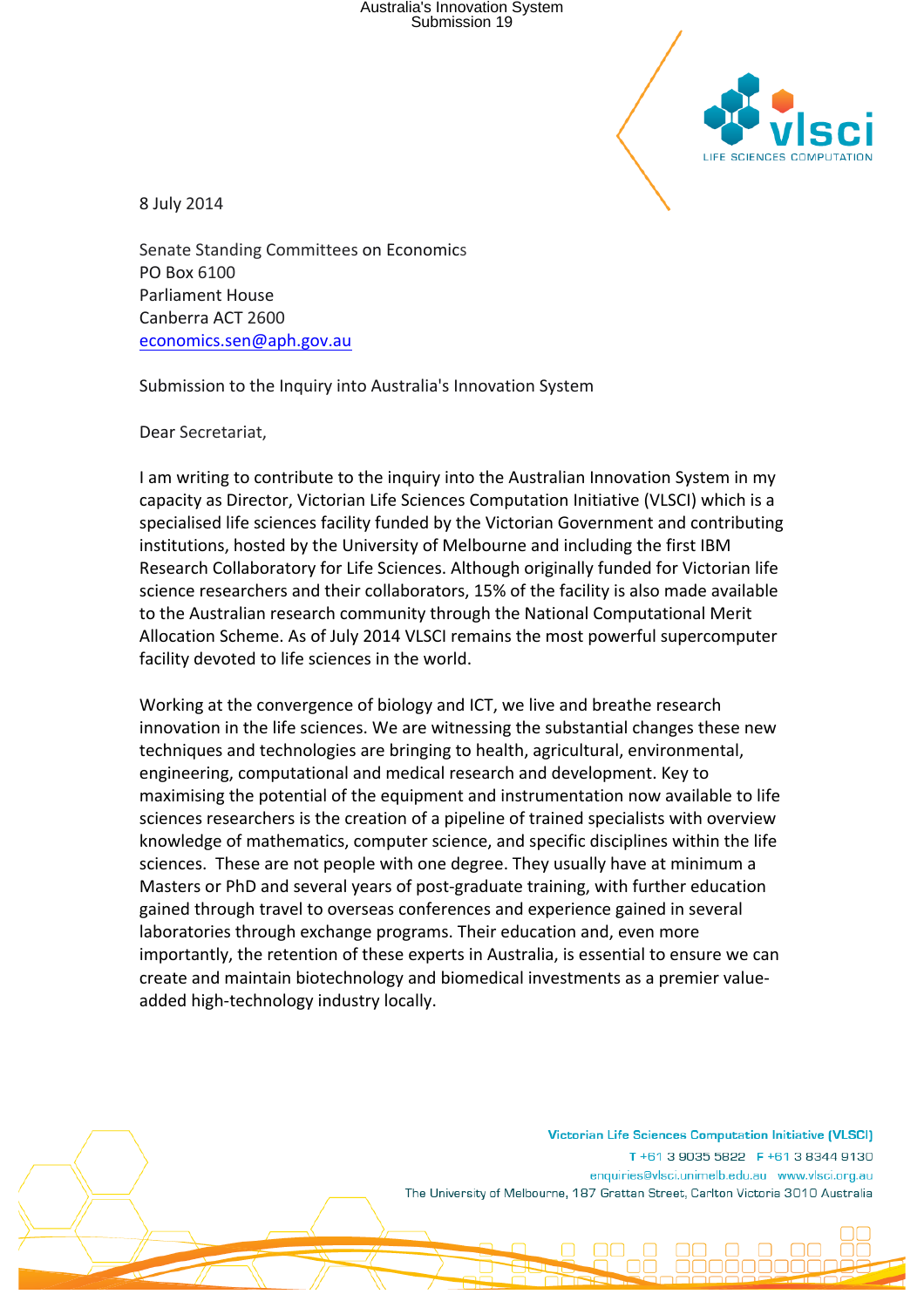It is critical that the education of students with both application-specific (in this case the life sciences) and mathematical/computational backgrounds be expanded and thereby used to build on Australia's recognised capabilities ("Australia moves from 7th to 4th in Scientific American Worldview's Biotechnology Innovation Scorecard" ) in a major industry/innovation sector that offers very high return on the initial investment. A sustained program to maintain the technology base that operations such as VLSCI provide must accompany this.

In the area of personalised medicine, where we are currently witnessing an explosion of projects which are already having clinical applications, such innovations will contribute to Australia having a healthier and more productive workforce, as well as deliver savings in health care costs as we find more appropriate and targeted treatments for disease as well as offer better advice for tailored preventative health strategies. Personalised medicine relies on mountains of data, hence the need for specialist programmers and mathematicians. But it also relies on access to personal health data.

We cannot simply sit back and contract other countries to do our number crunching. We may use some of the tools developed overseas, we may contract to share some of our de-identified data with collaborators, if it brings us some benefits, but it is unlikely that we will be willing to hand over to other countries or companies most of our own health data for them to "mine".

No, we will need to own these computers and operate their associated facilities. But more importantly, what we will need is people to run them. Other countries are already targeting those people  $-$  currently in early high school  $-$  to develop the expertise to run, program, decipher, maintain and develop the information going into and coming out of these supercomputers. The UK has identified that it will need 830,000 new science, engineering and technology professionals and 450,000 technicians between now and 2020. In the new world of the super-supercomputer, life scientists, mathematicians and engineers are all working together to deliver better health outcomes.

In the biotechnology sector, Australia is competing with the USA, Denmark, Singapore and others. The practice in each of these countries is for government support for fundamental and early stage research as the high-risk, high-return nature of the industry makes players reluctant to invest early. The people we see having early success in life sciences computation innovations are those who are looking at what data collections they have that are unique, they find a talented team to put together and access all the available skills development opportunities that exist to support their goals.